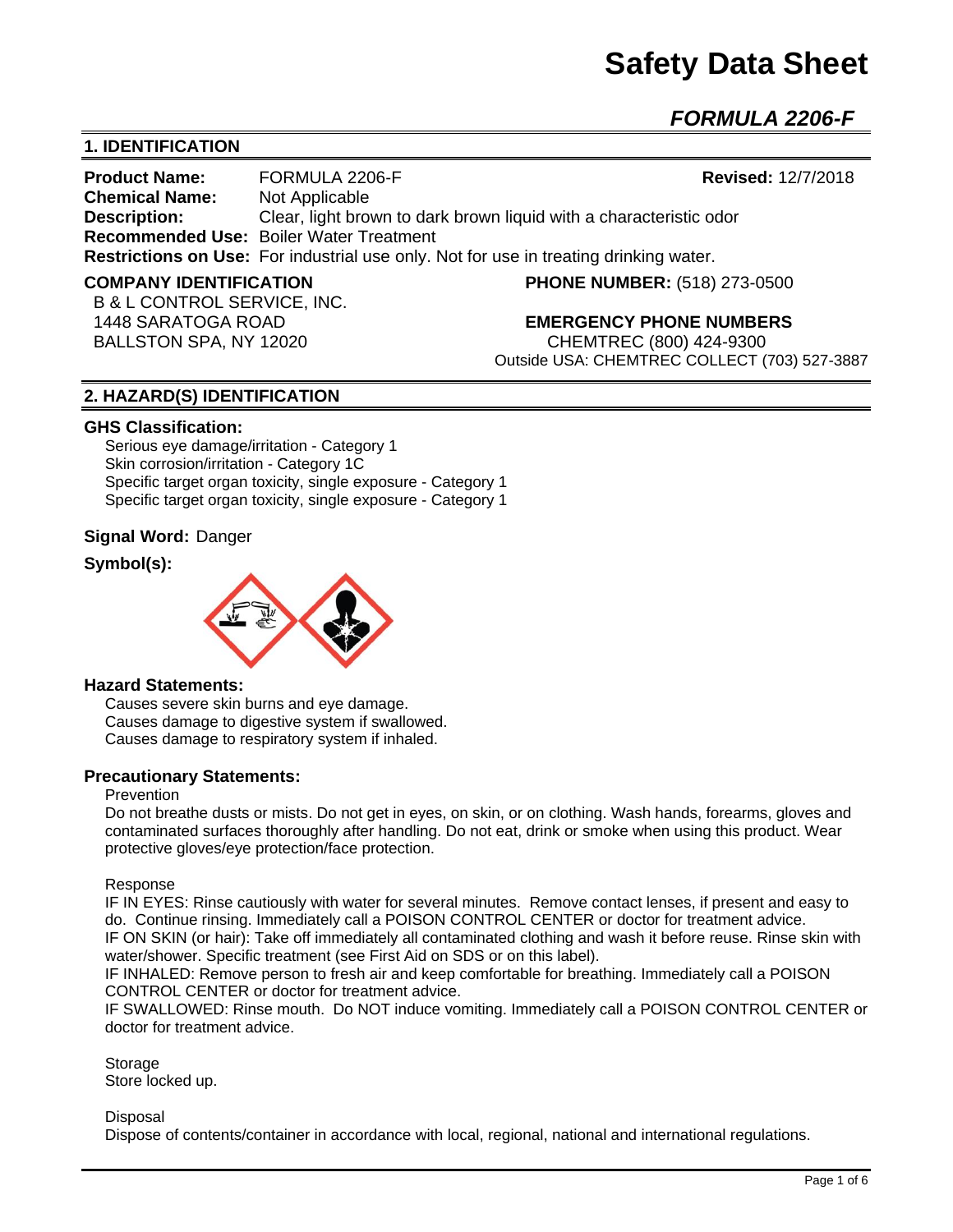**Hazards Not Otherwise Classified:** None Known.

#### **Percentages of Components with Unknown Acute Toxicity:**

 Dermal: 19% Inhalation: 19%

#### **3. COMPOSITION / INFORMATION ON INGREDIENTS**

| <b>CHEMICAL INGREDIENTS</b> | <b>CAS NO.*</b> | PERCENT (%)** |
|-----------------------------|-----------------|---------------|
| SODIUM SULFATE              | 7757-82-6       | (trace)       |
| POTASSIUM HYDROXIDE         | 1310-58-3       | $2\% - 8\%$   |
| SODIUM SULFITE              | 7757-83-7       | н             |
| SODIUM LIGNOSULFONATE       | 8061-51-6       |               |

Legend: L=<1%; M=1-10%; H=>10%

**\* Exposure limit and regulatory information in Sections 8 & 15**

**\*\* Exact percentage is a trade secret. Concentration range is provided to assist users in providing appropriate protections.**

#### **4. FIRST AID MEASURES**

**Eye Contact:** Immediately flush eyes with a directed stream of cool, clear water for at least 30 minutes. Forcibly holding eyelids apart to ensure complete irrigation of all eye and lid tissues. Remove contact lenses, if present, after the first 5 minutes, then continue rinsing eye. Do not allow individual to rub their eyes. Get medical attention urgently, preferably from an ophthalmologist. Do not transport the victim until the recommended flushing period is completed, unless a portable emergency eye wash bottle is immediately available.

- **Skin Contact:** Immediately wash skin with soap and plenty of water while removing contaminated clothing, for at least 15-20 minutes. Call a poison control center or doctor for treatment advice. Do not take contaminated clothing home to be laundered. Shoes and other leather items which cannot be decontaminated should be disposed of properly. Suitable emergency safety shower facility should be immediately available.
- **Inhalation:** Remove victim to fresh air. If individual experiences nausea, headache, dizziness, has difficulty in breathing or is cyanotic, seek medical attention. If not breathing, give artificial respiration via a suitable mechanical device such as a bag and mask. Do not use mouth-to-mouth resuscitation.
- **Ingestion:** Do not induce vomiting. Rinse mouth with copious quantities of water first and get immediate medical attention. Drink several glasses of water. Never give anything by mouth to an unconscious person. If vomiting occurs, keep airways clear.
- **Note to Physician:** There is no specific antidote. Treatment of overexposure should be directed at the control of symptoms and the clinical condition of the patient. Aspiration may cause lung damage. Probable mucosal damage may contraindicate the use of gastric lavage.

#### **Most Important Symptoms/Effects:**

- **Eye Contact:** May cause severe irritation or burns. Prolonged contact may cause irreversible damage and/or blindness.
- **Skin Contact:** Prolonged contact may cause severe irritation, rash or burns. Severity is generally determined by concentration of solution and duration of contact.
- **Inhalation:** Inhalation of vapor or mist can cause severe irritation of nose, throat, and lungs. May cause damage to the upper respiratory tract and lungs under severe conditions.
- **Ingestion:** May be toxic. May cause severe irritation or burns of the mouth, throat, and internal tissues resulting in possible nausea and/or vomiting. Large amounts can result in acute toxic effects which may be fatal.

#### **Indication of Immediate Medical Attention and Special Treatment, if Necessary:**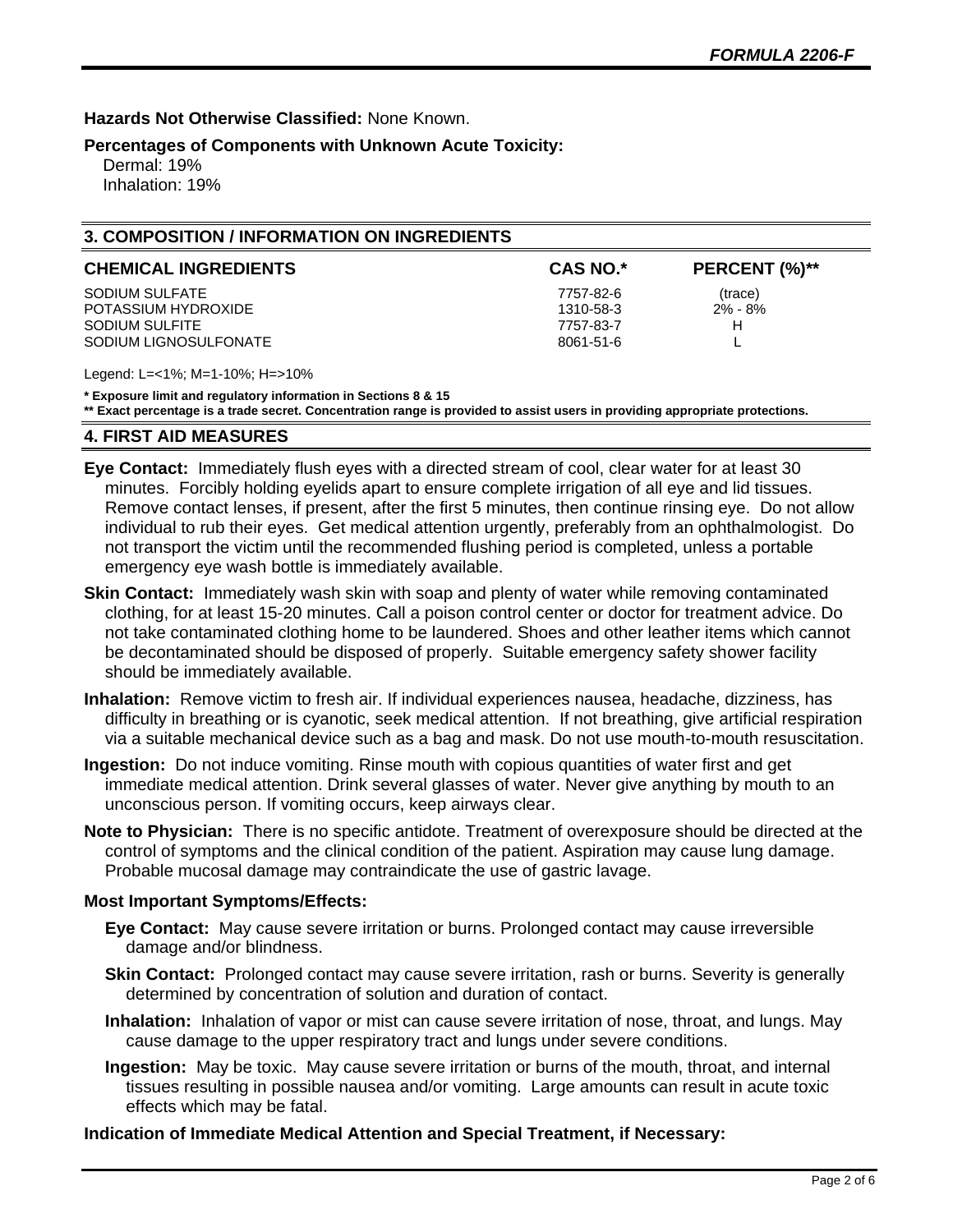Other than acute, none known. See section 11 for toxicological information.

#### **5. FIRE FIGHTING MEASURES**

**Suitable (and Unsuitable) Extinguishing Media:** Any media suitable for the surrounding fire.

**Specific Hazards Arising from the Chemical:** Product is corrosive to eyes, skin, and respiratory system. Closed containers may rupture (due to buildup of pressure) when exposed to extreme heat. If evaporated to dryness, some product residuals may burn. Thermal decomposition may release oxides of carbon, nitrogen and sulfur.

**Special Protective Equipment and Precautions for Fire-Fighters:** Wear self-contained breathing apparatus and full turn-out gear. Approach fire from upwind direction. If possible, move containers away from fire. Cool fire exposed containers with water spray. If containers rupture or leak, product may evolve irritating or toxic gas under extreme heat. Contain runoff.

#### **6. ACCIDENTAL RELEASE MEASURES**

#### **Spill Containment and Clean-up Instructions:**

Wear suitable protective equipment found in section 8. Small spills may be flushed with copious quantities of water, preferably to a sanitary sewer or waste treatment facility. Larger spills may be absorbed in sawdust or other absorbent and sweepings disposed of in an approved landfill. The area may then be flushed with copious quantities of water. Floor may be slippery; use care to avoid falling. Avoid release of this product into the environment to prevent contamination of soil, sewers, natural waterways and/or groundwater. See Section 12 for Ecological Information.

#### **7. HANDLING AND STORAGE**

#### **Handling and Storage:**

Store in a cool, dry, well ventilated area, between 10°C and 49°C. Keep containers tightly closed when not in use and follow all recommended safety precautions when handling the material. Keep out of sun and away from heat or open flame. Keep away from incompatible materials. See Section 10 for incompatible materials.

#### **8. EXPOSURE CONTROL / PERSONAL PROTECTION**

**Engineering Controls:** General ventilation expected to be satisfactory

#### **PERSONAL PROTECTION EQUIPMENT**

**Respiratory:** Not normally required unless misting occurs. Wear an OSHA or NIOSH approved respirator.

**Eyes and Face:** Chemical resistant goggles or face shield.

**Hands and Skin:** Chemical resistant rubber, neoprene latex or PVC

**Other Protective Equipment:** Eyewash station in area of use. Wear long sleeve shirt, long pants, and boots.

#### **EXPOSURE GUIDELINES**

#### **Exposure Limits:**

**COMPONENT TLV** POTASSIUM HYDROXIDE 2mg/m<sup>3</sup>/15M

#### **9. PHYSICAL AND CHEMICAL PROPERTIES**

**Appearance and Odor:** Clear, light brown to dark brown liquid with a characteristic odor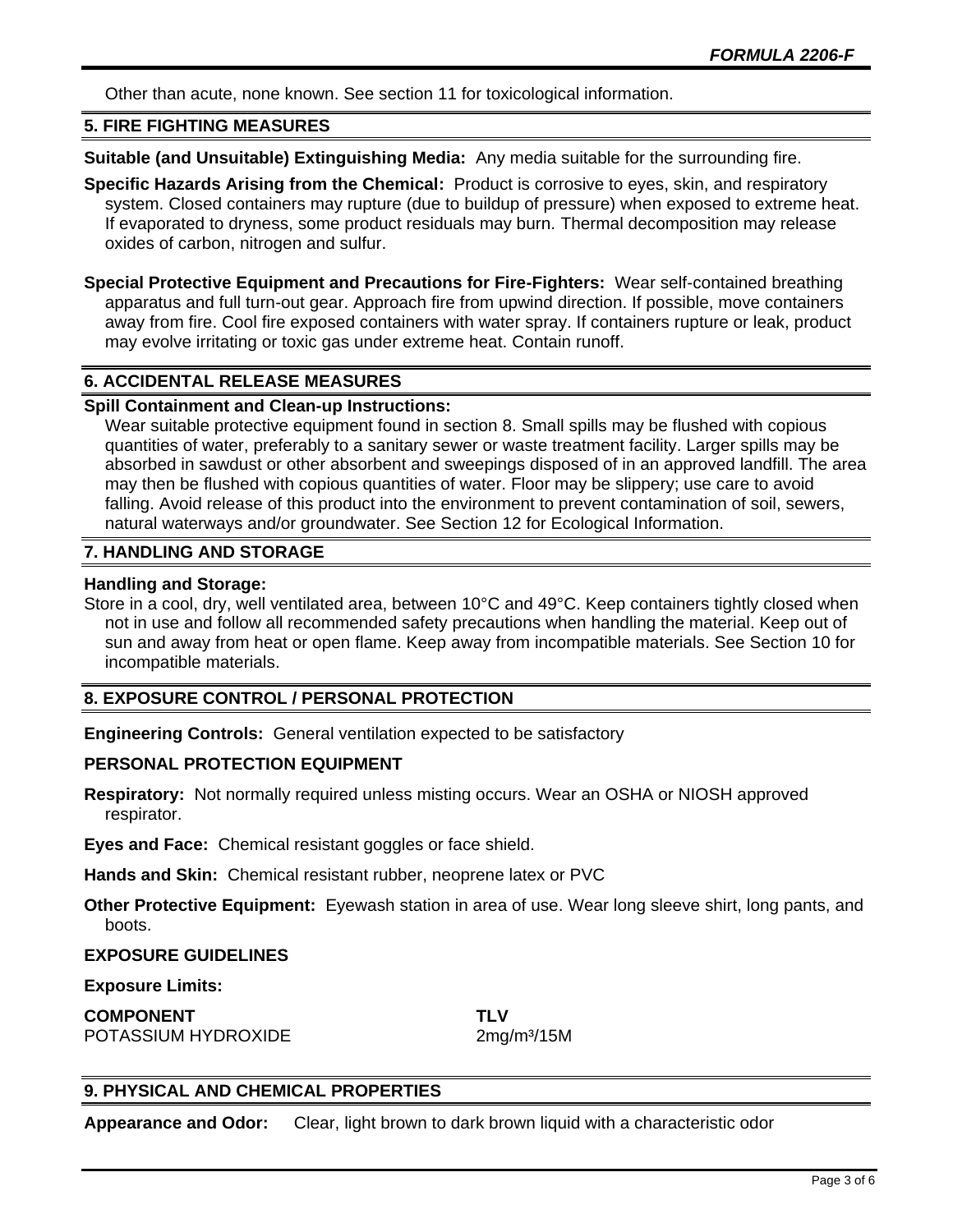| <b>Odor Threshold:</b>              | N.D.                                       | <b>Vapor Pressure:</b>                 | N.A.                   |
|-------------------------------------|--------------------------------------------|----------------------------------------|------------------------|
| pH (undiluted):                     | > 13.5                                     | <b>Vapor Density:</b>                  | ا>                     |
| <b>Freeze Point:</b>                | $<$ -10 <sup>o</sup> C (14 <sup>o</sup> F) | Specific Gravity(@22°C):               | $1.185 - 1.195$        |
| <b>Boiling Point:</b>               | >100°C (212°F)                             | <b>Solubility in Water:</b>            | Complete               |
| <b>Flash Point:</b>                 | None                                       | <b>Partition Coefficient:</b>          | N.D. (n-octanol/water) |
|                                     |                                            | <b>Auto-Ignition Temperature:</b>      | N.D.                   |
| <b>Evaporation Rate:</b>            | 1.0                                        | <b>Decomposition Temperature: N.D.</b> |                        |
| Flammability (solid, gas): No       |                                            | <b>Viscosity:</b>                      | N.A.                   |
| Flammable Limits in Air: LFL - N.A. |                                            |                                        |                        |
|                                     | $UFL - N.A.$                               |                                        |                        |

#### **10. STABILITY AND REACTIVITY**

**Reactivity:** Not normally reactive at normal temperatures and pressure.

**Chemical Stability:** Stable under normal conditions

**Possibility of Hazardous Reactions:** Will not occur under normal conditions.

**Conditions to Avoid:** Avoid excessive heat, sparks or open flames.

**Incompatible Materials:** Concentrated acids or oxidizing agents.

**Hazardous Decomposition Products:** Thermal decomposition may release oxides of carbon, nitrogen and sulfur.

#### **11. TOXICOLOGICAL INFORMATION**

**Ingestion Testing:** Rat, LD50: 4,178 mg/kg\*

**Skin Testing:** None established for this product.

**Inhalation Testing:** None established for this product.

\*Calculated based on GHS acute toxicity formula.

#### **CHRONIC TOXICITY DATA**

**Sensitization Testing:** None established for this product.

**Other Testing:** None established for this product.

**Routes of Exposure:** Eyes, Ingestion, Inhalation, Skin.

**Eye Contact:** May cause severe irritation or burns. Prolonged contact may cause irreversible damage and/or blindness.

- **Skin Contact:** Prolonged contact may cause severe irritation, rash or burns. Severity is generally determined by concentration of solution and duration of contact.
- **Inhalation:** Inhalation of vapor or mist can cause severe irritation of nose, throat, and lungs. May cause damage to the upper respiratory tract and lungs under severe conditions.
- **Ingestion:** May be toxic. May cause severe irritation or burns of the mouth, throat, and internal tissues resulting in possible nausea and/or vomiting. Large amounts can result in acute toxic effects which may be fatal.

**Medical Conditions Aggravated by Exposure:** None known.

**Chronic Effects from Repeated Overexposure:** Other than short term effects, none established.

#### **12. ECOLOGICAL INFORMATION**

#### **Aquatic Toxicity Data:**

Invertebrate: Daphnia magna, EC50/48hr: 862 mg/l\*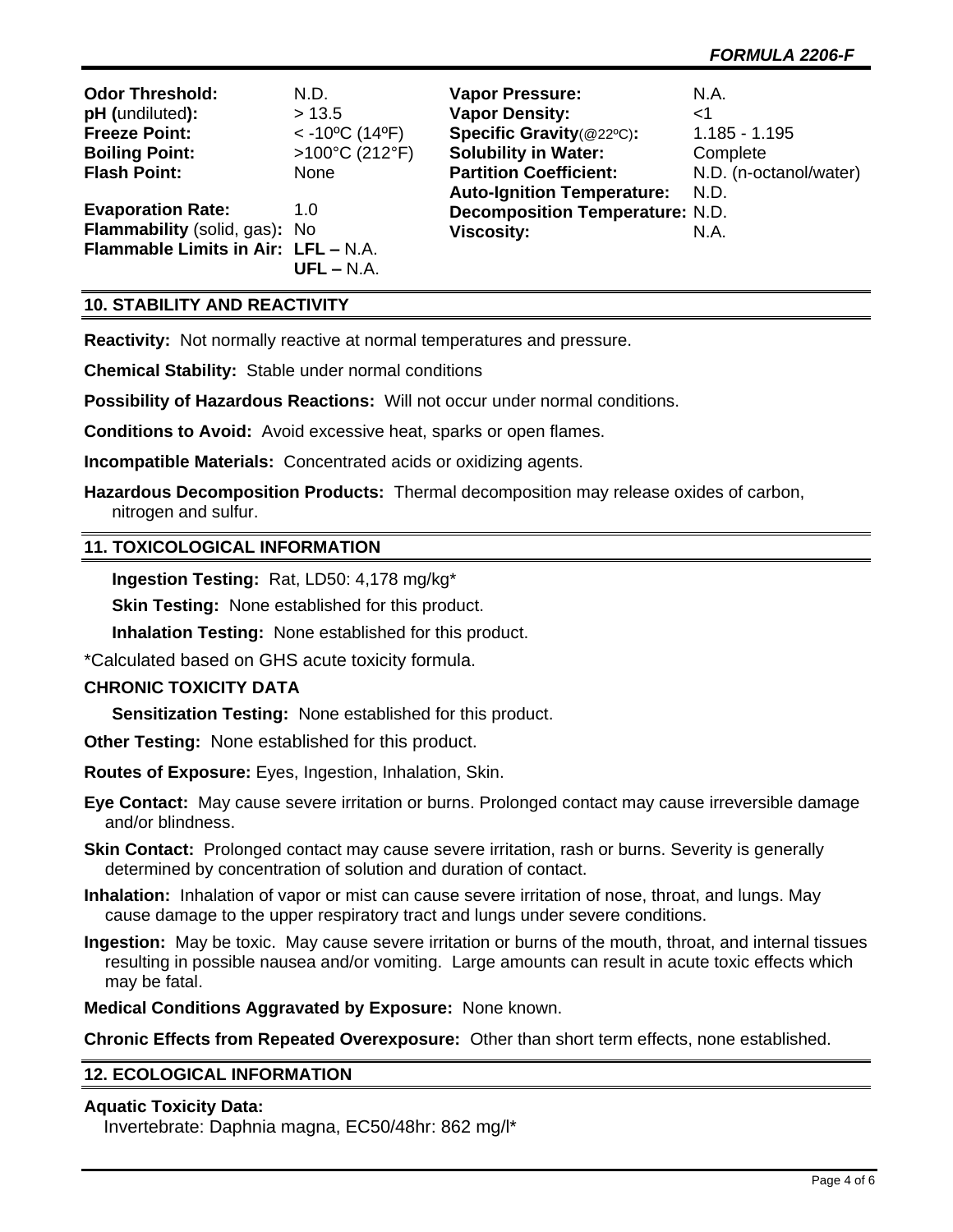Fish: Rainbow trout, LC50/96hr: > 1,000 mg/l\*

\*Calculated based on GHS acute aquatic toxicity formula.

**Product Fate Data:** None established for this product.

**Biodegradation Data:** None established for this product.

#### **13. DISPOSAL CONSIDERATIONS**

**Waste Disposal:** Dispose of in accordance with local, regional, national and international regulations. Contact the Hazardous Waste representative at the nearest EPA Regional Office for guidance. Container Disposal: Triple rinse container (or equivalent) promptly after emptying and offer for reconditioning if appropriate. Empty the rinsate into application equipment or a mix tank or store rinsate for later use or disposal.

#### **14. TRANSPORT INFORMATION**

### **US DEPARTMENT OF TRANSPORTATION (DOT) INFORMATION**

**UN/NA ID Number:** UN3266 **Proper Shipping Name:** CORROSIVE LIQUID, BASIC, INORGANIC, N.O.S. (CONTAINS POTASSIUM HYDROXIDE) **Hazard Class:** 8 **Packing Group:** PGII

### **VESSEL TRANSPORT (IMO/IMDG)**

**UN/NA ID Number:** UN3266 **Proper Shipping Name:** CORROSIVE LIQUID, BASIC, INORGANIC, N.O.S. (CONTAINS POTASSIUM HYDROXIDE) **Hazard Class:** 8 **Packing Group:** PGII **Marine Pollutant:** No

#### **15. REGULATORY INFORMATION**

#### **US FEDERAL REGULATIONS**

**TSCA:** All ingredients listed or exempt from listing. **CERCLA and/or SARA RQ:**  Reportable Quantity: POTASSIUM HYDROXIDE (CAS#1310-58-3) - 1000lbs. (455 kg) **SARA Section 302 Hazard Class:** No ingredients listed in this section. **SARA Section 311/312 Chemicals:**  Acute Health Hazard: Yes Chronic Health Hazard: No Fire Hazard: No Sudden Release of Pressure Hazard: No Reactive Hazard: No **SARA Section 313 Chemicals:** No ingredients listed in this section.

#### **STATE REGULATIONS**

This product contains a chemical(s) known to State of California to cause birth defects or other reproductive harm.

#### **16. OTHER INFORMATION**

#### **HAZARD RATING SUMMARY**

| <b>Hazard Rating System:</b> | <b>NFPA</b> |
|------------------------------|-------------|
| Health:                      | 2           |
| Flammability:                | 0           |
| Reactivity:                  | O           |

**Hazard Rating System: NFPA CODE TRANSLATION Health:** 2 **0 = Minimal Hazard Flammability:** 0 **1 = Slight Hazard Reactivity:** 0 **2 = Moderate Hazard**